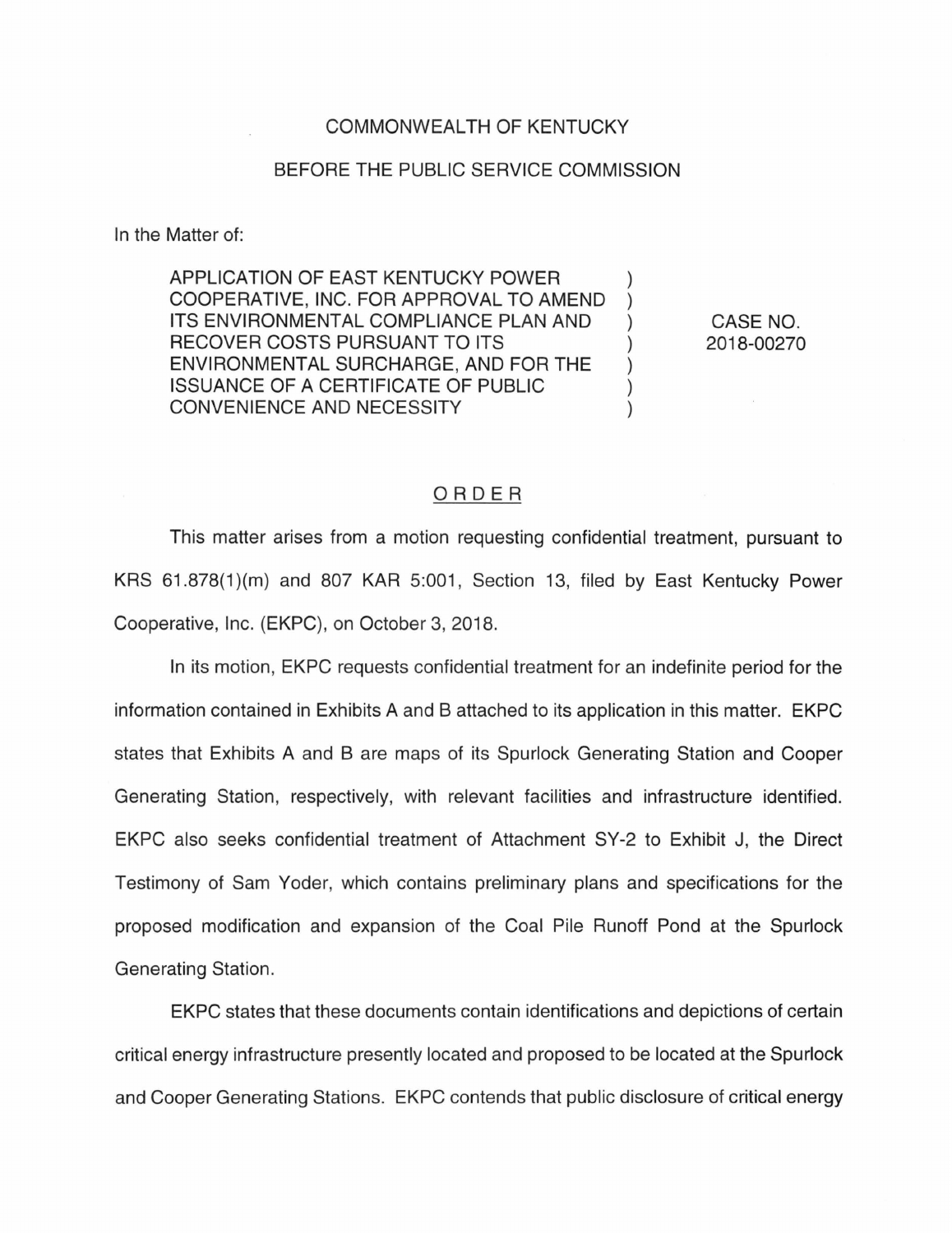infrastructure information could be used to commit or further a criminal or terrorist act, disrupt critical public utility systems, or intimidate or coerce the civilian population. EKPC further contends that disclosure of such information could also result in the disruption of innumerable other infrastructure systems that relate to, or rely upon, the safe and reliable provision of electricity.

Having carefully considered the motion and the materials at issue, the Commission finds that the designated materials in EKPC's confidentiality motion meet the criteria for confidential treatment and are exempted from public disclosure pursuant to KRS 61.878(1 )(m)(1) and 807 KAR 5:001 , Section 13.

IT IS THEREFORE ORDERED that:

1. EKPC's October 3, 2018 motion for confidential treatment is granted.

2. The designated materials for which EKPC seeks confidential treatment in its October 3, 2018 motion shall not be placed in the public record or made available for public inspection for an indefinite period or until further Orders of this Commission.

3. Use of the materials in question in any Commission proceeding shall be in compliance with 807 KAR 5:001 , Section 13(9).

4. EKPC shall inform the Commission if the materials in question become publicly available or no longer qualify for confidential treatment.

5. If a non-party to this proceeding requests to inspect the materials granted confidential treatment by this Order and the period during which the materials have been granted confidential treatment has not run , then EKPC shall have 30 days from receipt of written notice of the request to demonstrate that the materials still fall within the exclusions from disclosure requirements established in KRS 61.878. If EKPC is unable to make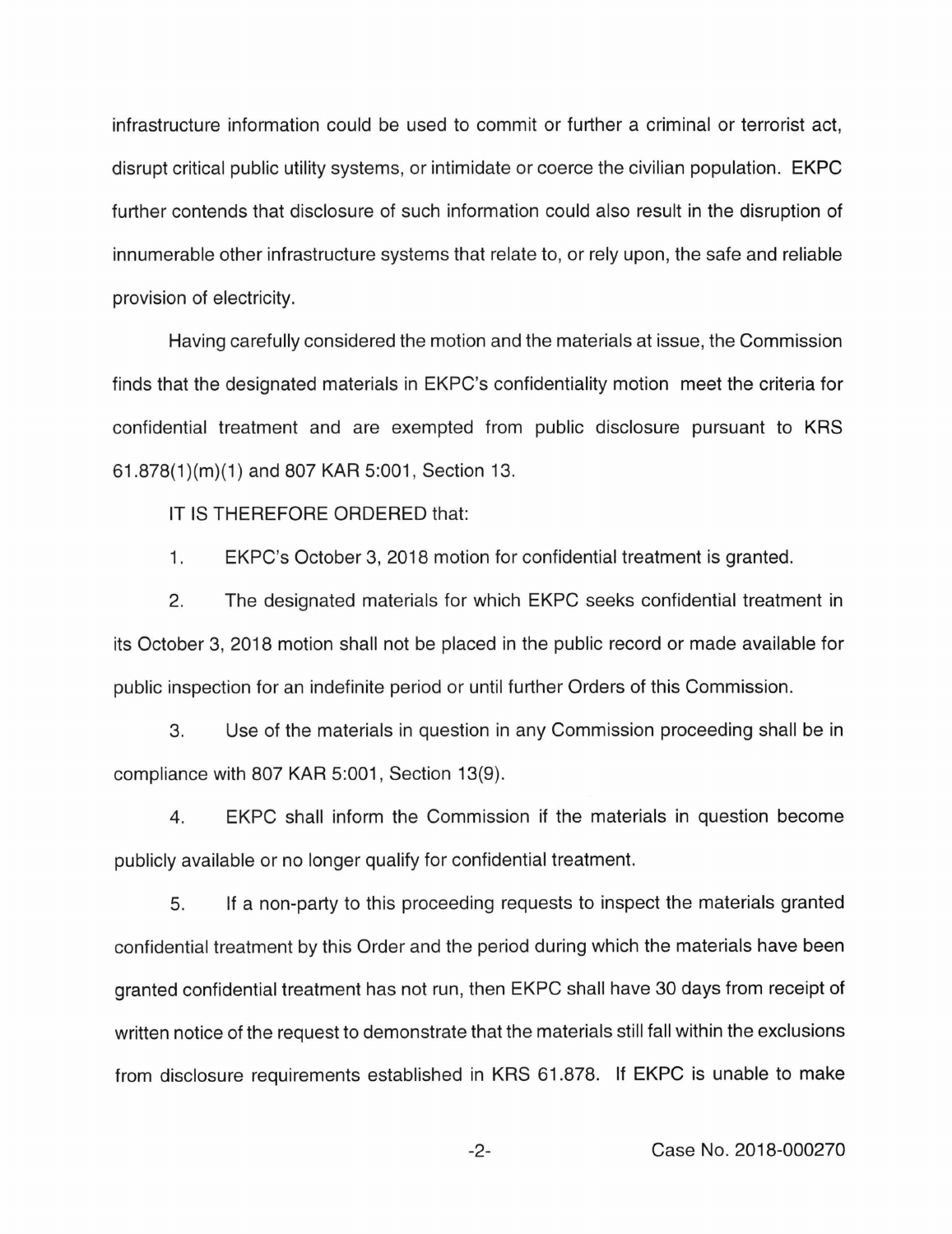such demonstration, the requested materials shall be made available for inspection. Otherwise, the Commission shall deny the request for inspection.

6. The Commission shall not make the requested materials available for inspection for 30 days following an Order finding that the materials no longer qualify for confidential treatment in order to allow EKPC to seek a remedy afforded by law.

## [REMAINDER OF PAGE INTENTIONALLY LEFT BLANK]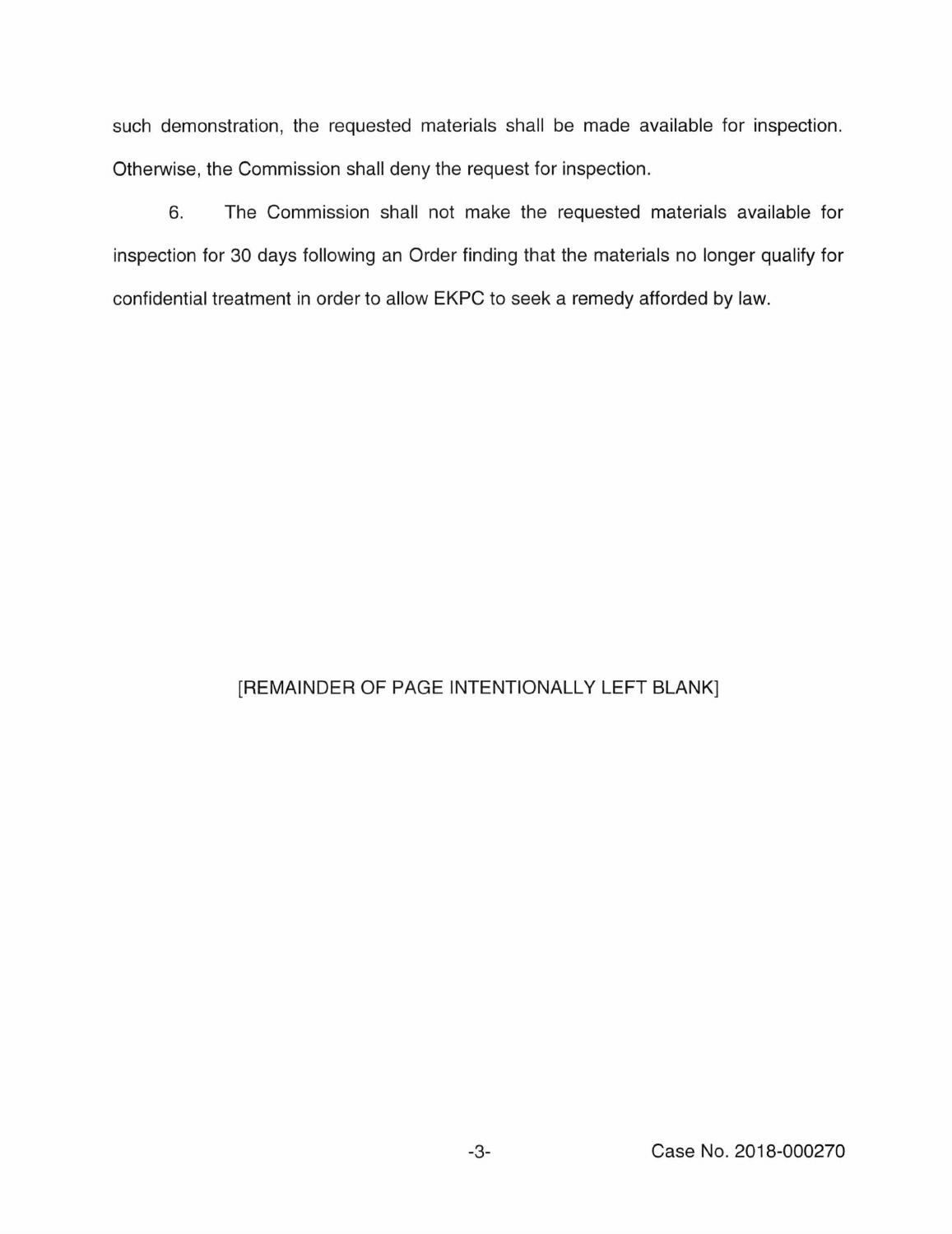By the Commission

| <b>ENTERED</b>                               |
|----------------------------------------------|
| MAY 23 2019                                  |
| <b>KENTUCKY PUBLIC</b><br>SERVICE COMMISSION |

ATTEST:

<u>Luce R. Punson</u>